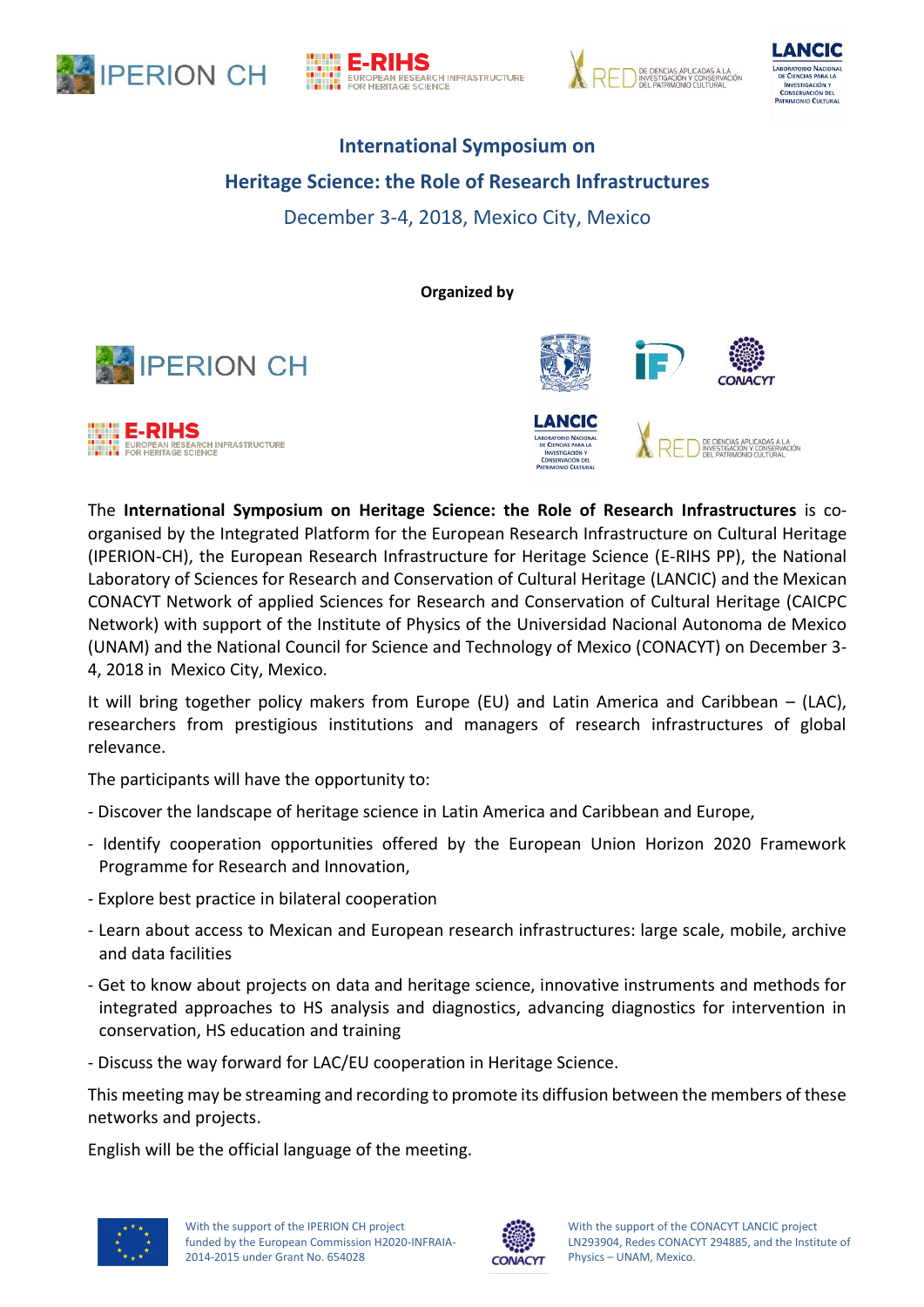







# **December 3, 2018 – Jaidar Auditorium, Institute of Physics UNAM**

| 8:30        | Registration                                                                     |
|-------------|----------------------------------------------------------------------------------|
| 9:00        | <b>Welcome and Overview</b>                                                      |
| 9:00-9:20   | <b>Welcome words</b>                                                             |
|             | Dr. Manuel Torres, Director of Institute of Physics UNAM (IF-UNAM)               |
| 9:30-9:40   | <b>Overview of the Symposium</b>                                                 |
|             | Jose Luis Ruvalcaba, LANCIC IF UNAM (MX)                                         |
| 9:40-10:00  | Horizon 2020 "Open to the World": the EU/LAC scientific cooperation              |
|             | Aurélie Pachkoff-Singh, APRE (IT)                                                |
| 10:00-10:20 | International dimension of research infrastructures                              |
|             | Monique Bossi, CNR (IT)                                                          |
| 10:20       | Keynotes: Landscape of Heritage Science in Latin America and Europe              |
|             | Chair: Aurélie Pachkoff-Singh, APRE (IT)                                         |
| 10:20-10:50 | The European landscape and research infrastructures for heritage science         |
|             | Luca Pezzati, Coordinator of IPERION CH, National Research Council of Italy (IT) |
| 10:50-11:20 | Mexican landscape and research infrastructures for heritage science              |
|             | Jose Luis Ruvalcaba, LANCIC IF UNAM (MX)                                         |
| 11:20-11:50 | <b>Coffee Break</b>                                                              |

**11:50-13:20 Roundtable: Exploring best practices in bilateral cooperation: How do we make our collaborations more effective?**

*Chair: Jose Luis Ruvalcaba, LANCIC UNAM (MX)*

Panelists:

- Luca Pezzati, CNR (IT)
- Emilio Cano, CSIC (Sp)
- Tibor Kun, BNC-Wigner (Hungary)
- Luis Barba, IIA-UNAM (MX)
- Tom Learner, Getty C.I. (USA)

## **13:20-15:00 Lunch break /coffee**



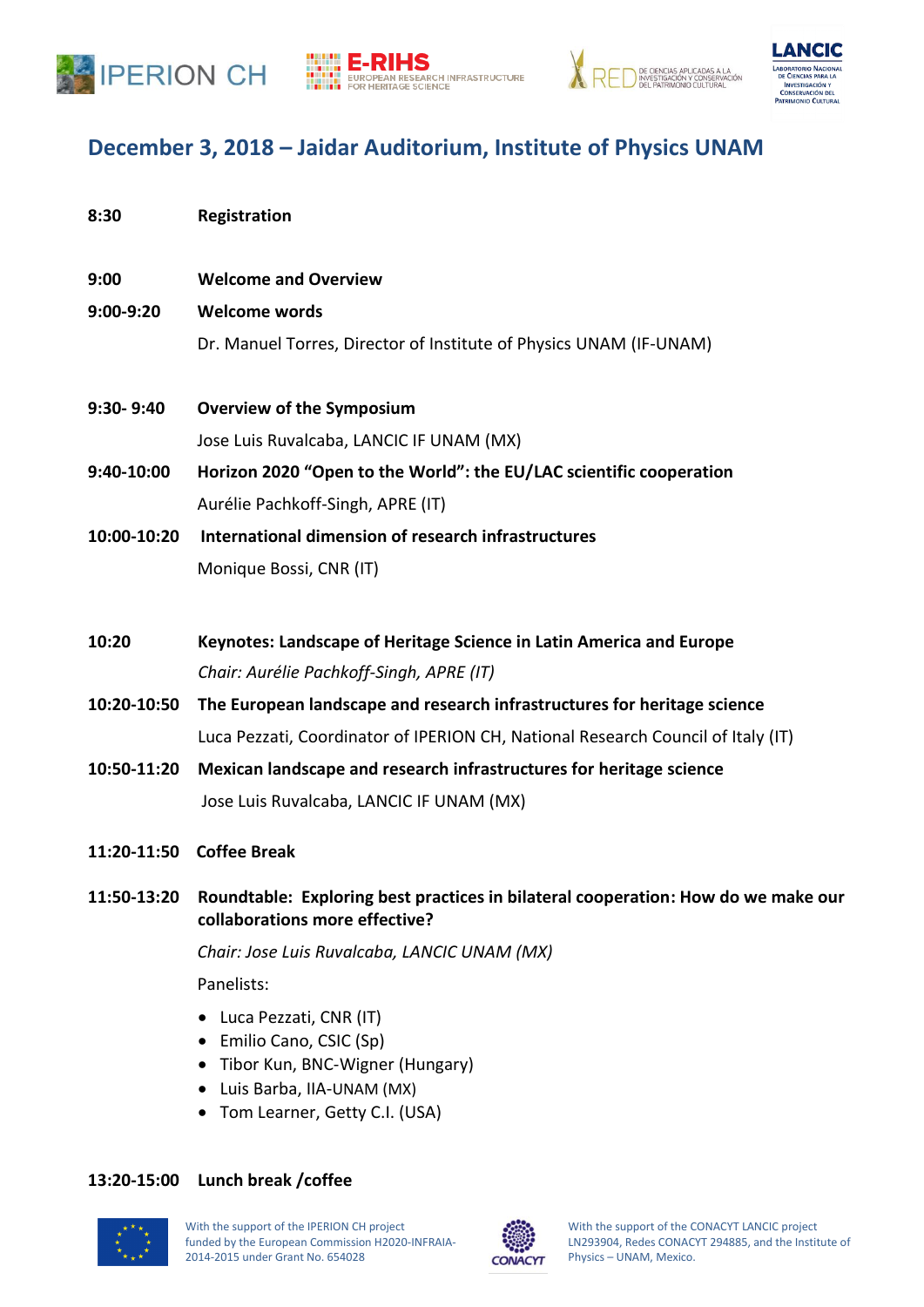







**15:00 Access to heritage Science research infrastructures**

*Chair: Emilio Cano, CSIC (Sp)*

- **15:00-15:30 FIX Labs: Access to Mexican facilities and instrumentation** Ana María Soler IG-UNAM / Alejandro Mitrani LANCIC IF-UNAM / Efrain Chávez or Corina Solis LEMA IF UNAM
- **15:30-15:50 FIXLAB: Access to large scale facility** Tibor Kun, BNC-Wigner (Hungary)
- **15:50-16:10 Mobile Labs: Access to Mexican facilities and instrumentation** Luis Barba IIA-UNAM / Edgar Casanova CONACYT LANCIC IF UNAM
- **16:10-16:50 MOLAB: Access to mobile facility and ARCHLAB: Access to digital facility** Raffaella Fontana, CNR (IT)
- **16:50-17:10 DIGILAB: Access to archive facility** Luca Pezzati, CNR (IT)
- **17:10-18:00 Open discussion**
- **18:00-18:15 Closing Remarks**

Luca Pezzati, Coordinator of IPERION CH, CNR (IT)

Jose Luis Ruvalcaba, LANCIC UNAM (MX)





With the support of the CONACYT LANCIC project LN293904, Redes CONACYT 294885, and the Institute of Physics – UNAM, Mexico.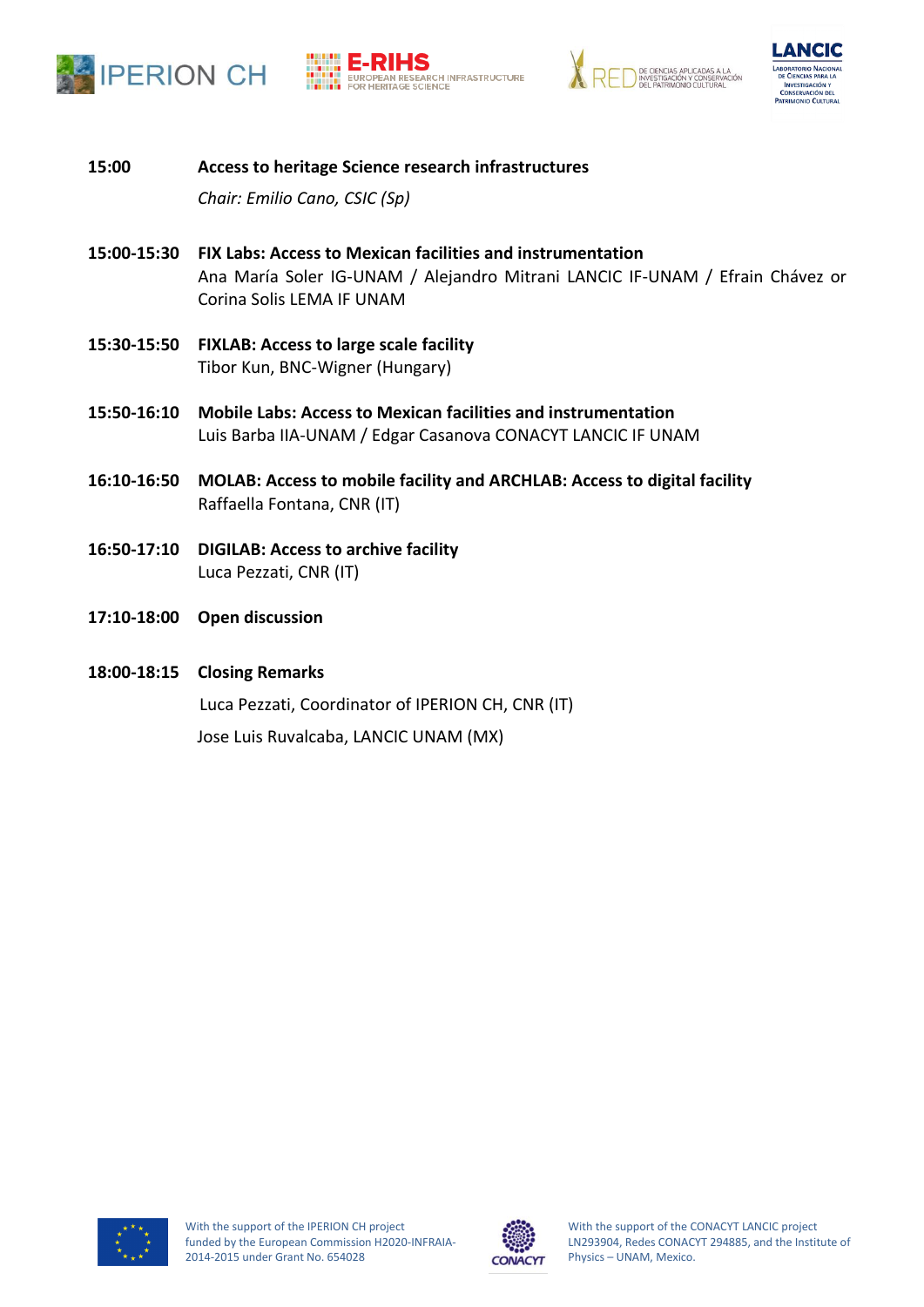







# **December 4, 2018 – Jaidar Auditorium, Institute of Physics UNAM**

- **8:30 Registration**
- **9.00 Welcome and overview of the sessions**

*Jose Luis Ruvalcaba, LANCIC IF-UNAM (MX)*

**9:10-9:30 Data and heritage science**

Renato Gonzalez LANCIC IIE UNAM (MX)

**9:30-10:10 Innovative instruments and methods for integrated approaches to CH analysis and diagnostics**

Marta Castillejo, CSIC (ES)

Some applications of digital technologies for cultural heritage – Leopoldo Ruiz, LN MADIT ICAT UNAM (MX)

### **10:10-10:50 Good practice and highlights for joint laboratories**

The National Research Council laboratory and Opificio delle Pietre Dure restoration and conservation institute - Raffaella Fontana, CNR (IT)

CODICE Laboratory - Armando Arciniega CNCPC-INAH (MX)

**10:50-11:20 Coffee Break**

#### **11:20-12:00 Advancing diagnostics for intervention in conservation**

The 3D tomography and additive manufacturing in archaeology – Michael Vopalensky, CAS (CZ)

Diagnostics and conservation studies in the National Museum of Antropology – Laura Filloy, MNA – INAH (MX)

#### **12:00-12:40 Education & Training**

Michael Vopalensky, CAS (CZ)

Elsa Arroyo LANCIC IIEUNAM (MX) / Isabel Medina ENCRYM-INAH (MX)

- **12:40-13:30 Open Discussion**
- **13:30-15:00 Lunch break /coffee**